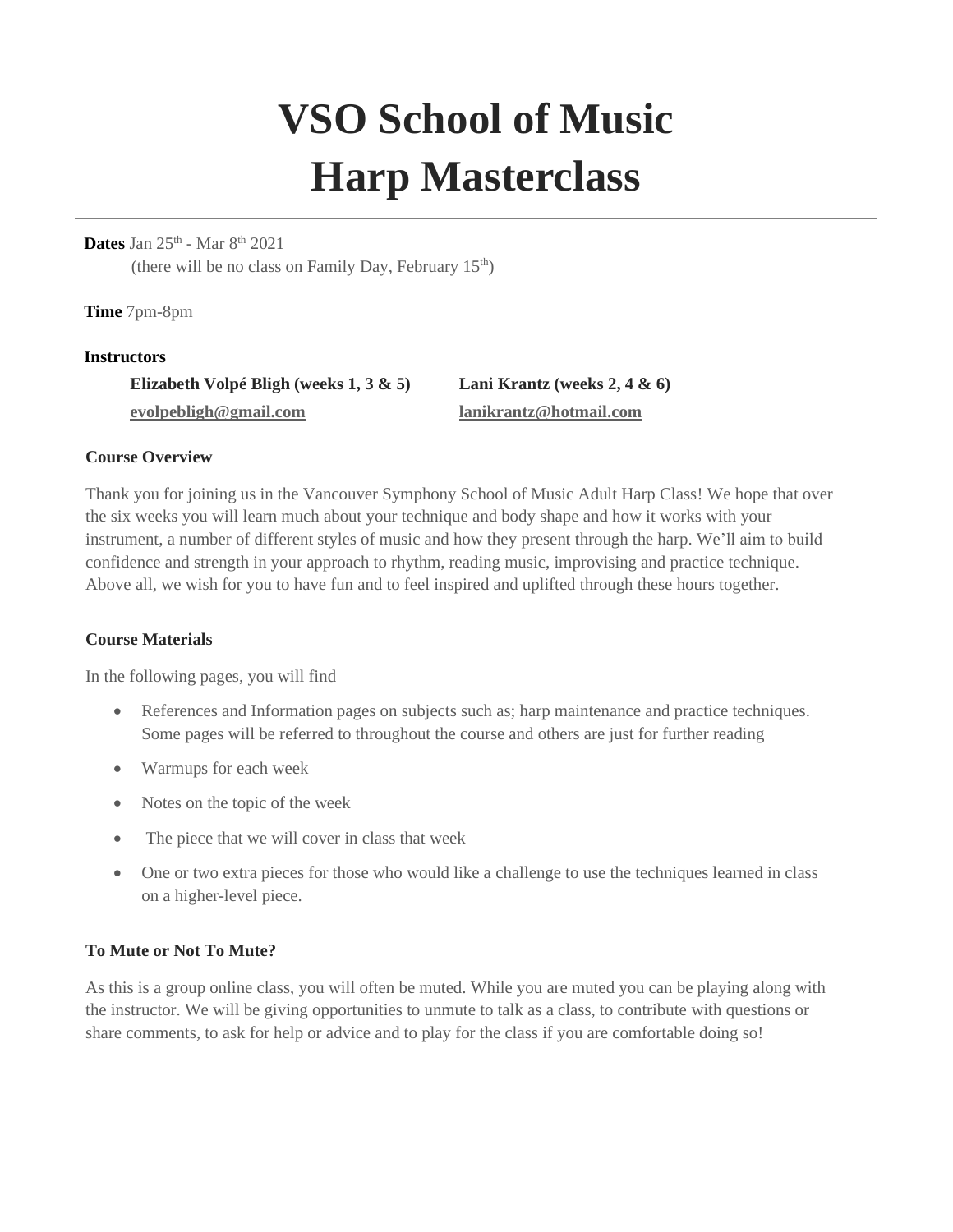## **Recording Assessment**

There is no formal assessment for this class, however, each week you are welcome to record an audio or video of yourself playing one of the week's pieces or warmup. This recording can be submitted for comments and suggestions from either Elizabeth or Lani.

To submit your recording or video:

Please create a Youtube channel for yourself. Upload your video to your Youtube channel. You can make the video unlisted if you wish and then only those whom you share your link with will see the video. After uploading your video, copy the link and send it by email to Elizabeth and Lani. You will receive feedback by email.

## **Getting Set up On Zoom:**

If you haven't had a zoom lesson before, you should familiarize yourself with the best sound settings for using zoom. Set the camera around social distancing distance from the harp (6ft). Use headphones if you can for the best sound. Make sure that all the strings and your body from head to feet are visible (for Celtic harps head to shin is fine). Make sure the lighting is sufficient. If you are using a mobile app be sure that the option for original sound is available. On a laptop or desktop you should be able to toggle between original sound on and original sound off. With original sound on, your harp will sound like a real harp and the sound won't cut in and out too much. However, background noise may pick up more easily. If you are in a noisy building and are able to turn original sound off during group conversation, that may reduce background noise. Turning your microphone off while others are playing or talking will make it easier for everyone to hear. If you are using a keyboard, the space bar can be used to quickly turn the microphone on and off. Set it to gallery view to see everyone, or speaker view to zoom in on whoever is speaking.

Log in a few minutes early as it may take a few minutes to load into Zoom. Class will begin right at 7pm with a warmup and we will be asking for questions and feedback from the previous week after the warm up is finished. If you are late, don't worry! Just join in with the warmup, again with microphones off to begin with.

# **Tuning:**

Have your harp tuned to A 441 before class begins. Best if your harp is tuned with A's, E's and B's Flat – then you raise your A E and B Levers to make them natural as needed.

Troubleshooting Your Lever Harp: <https://kolacnymusic.com/trouble-shooting-your-lever-harp/>

# **Weekly Schedule:**

Each week we will explore a different style of music. You can preview the sheet music as well as listen to the songs on Youtube. Each week you will find warmup sheets, and a piece which we will study in class. You may also find rhythm warmups for that week as well as an extra Intermediate level piece that you can practice over the week, if you would like an extra challenge.